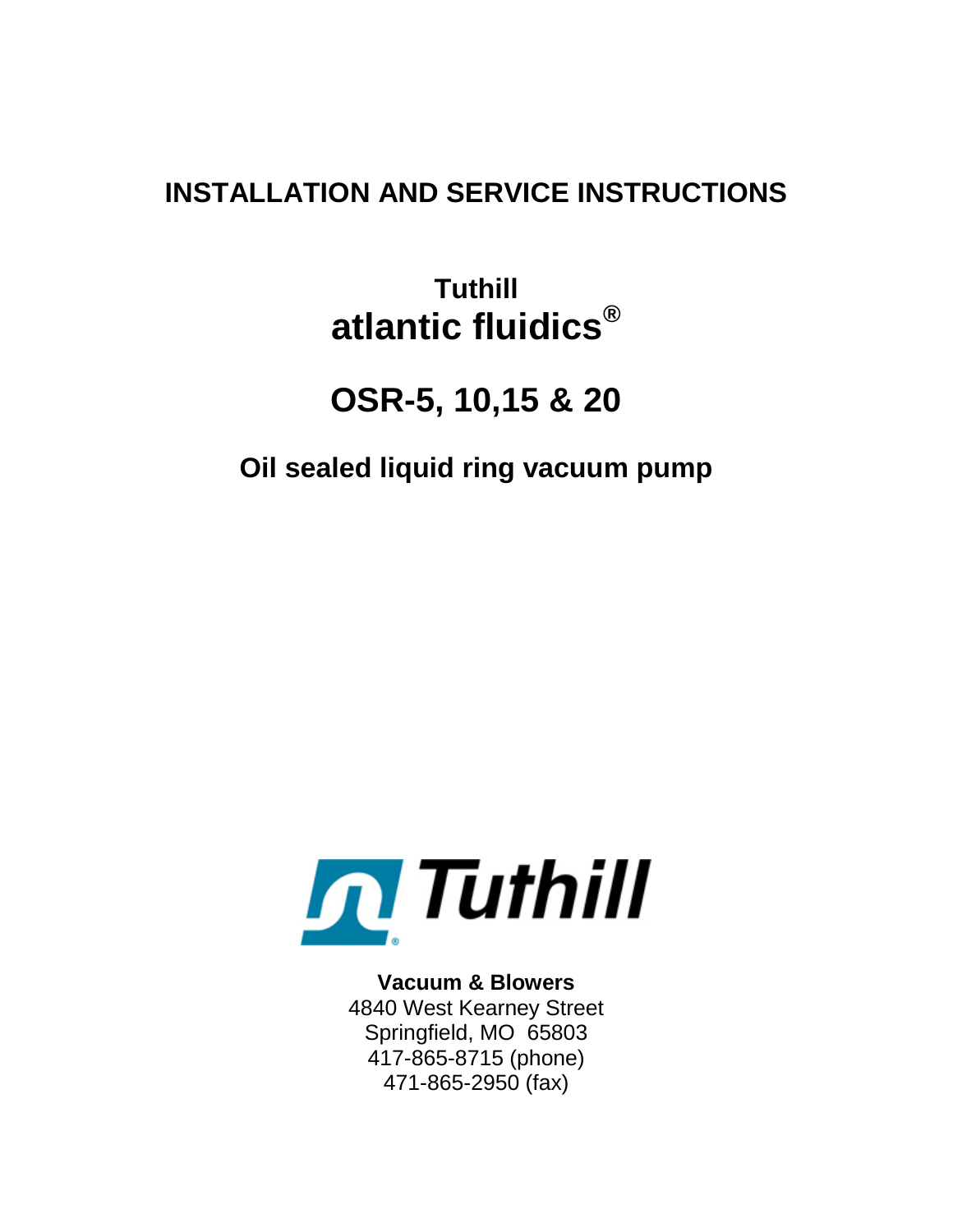## **TABLE OF CONTENTS**

| 2. |  |
|----|--|
|    |  |
|    |  |
|    |  |
|    |  |
|    |  |
| 5. |  |
|    |  |
|    |  |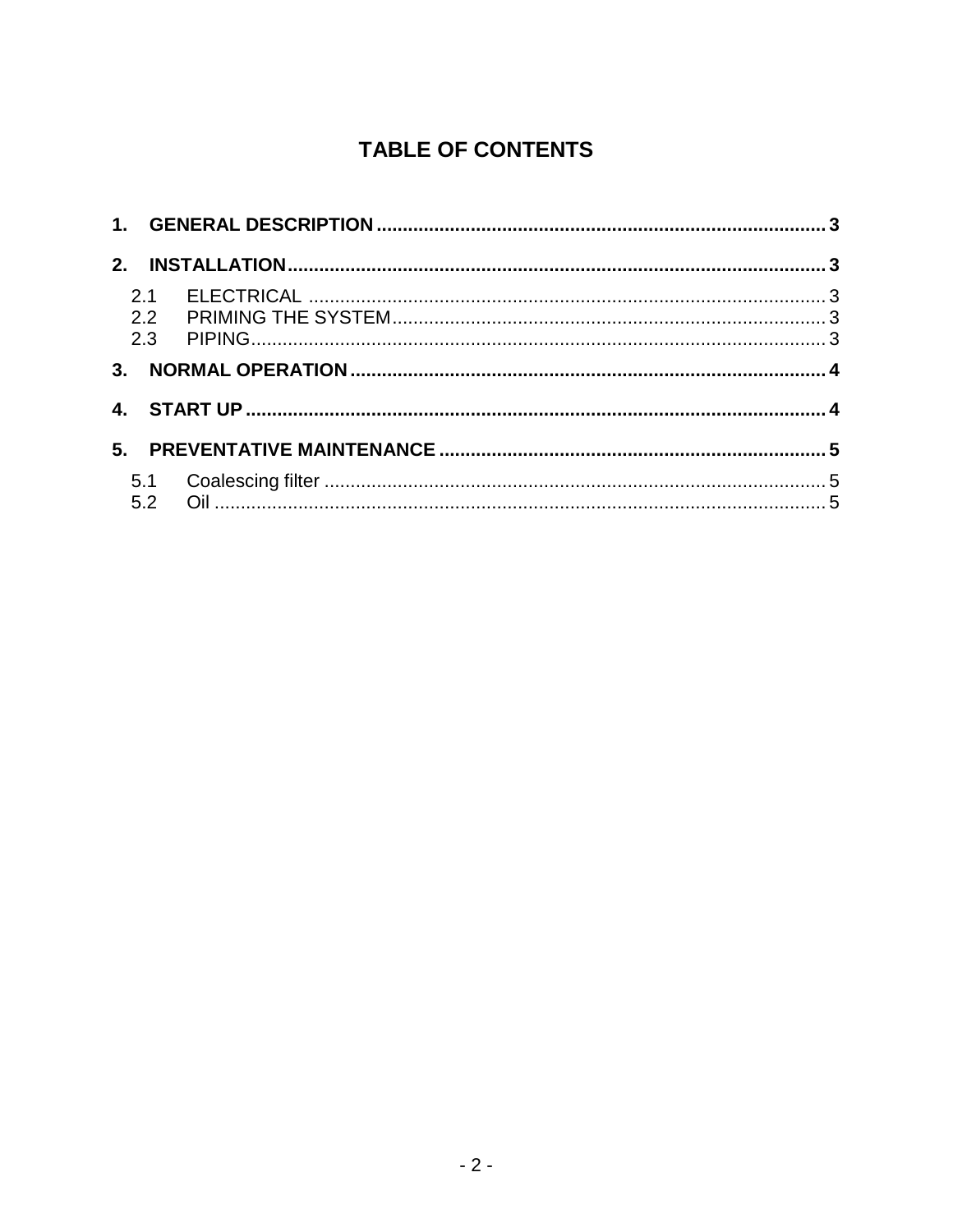## **1. GENERAL DESCRIPTION**

The OSR-5, 10, 15 & 20 oil sealed vacuum pumps are designed to operate over the full vacuum range from 0-29" Hg. Because of the unique axial flow design the pump operates at constant horsepower throughout the full vacuum range.

The oil sealed vacuum pump consists of an A5, A10, A15 or A20 atlantic fluidics<sup>®</sup> liquid ring vacuum pump close coupled to a 1, 2 or 3 HP motor, an oil separator tank with level gauge and seal flow control valve. The oil is cooled by an air-cooled heat exchanger with copper tubes and aluminum fins. An electrical controller is optional.

#### **2. INSTALLATION**

#### *2.1 ELECTRICAL*

Provide 230 or 460 Vac, 3Ø, 60Hz power to the top of the contactor in the controller. Jog motor to check rotation. When looking at front of pump, rotation is counterclockwise. Some models are single-phase 1/60/115-230 volt.

#### *2.2 PRIMING THE SYSTEM*

Oil has been provided (shipped separately for on-site filling).

When charging the system for the first time, remove the plug and add oil until the level reaches  $\frac{1}{2}$  to  $\frac{3}{4}$  of the oil gauge. The system is ready to operate.

Some iron models could come from the factory with a rust inhibitor in them. Drain off prior to adding oil.

#### *2.3 PIPING*

Inlet connection is the 1" NPT shut-off valve. The air discharge is 1" NPT on top of the oil separator tank.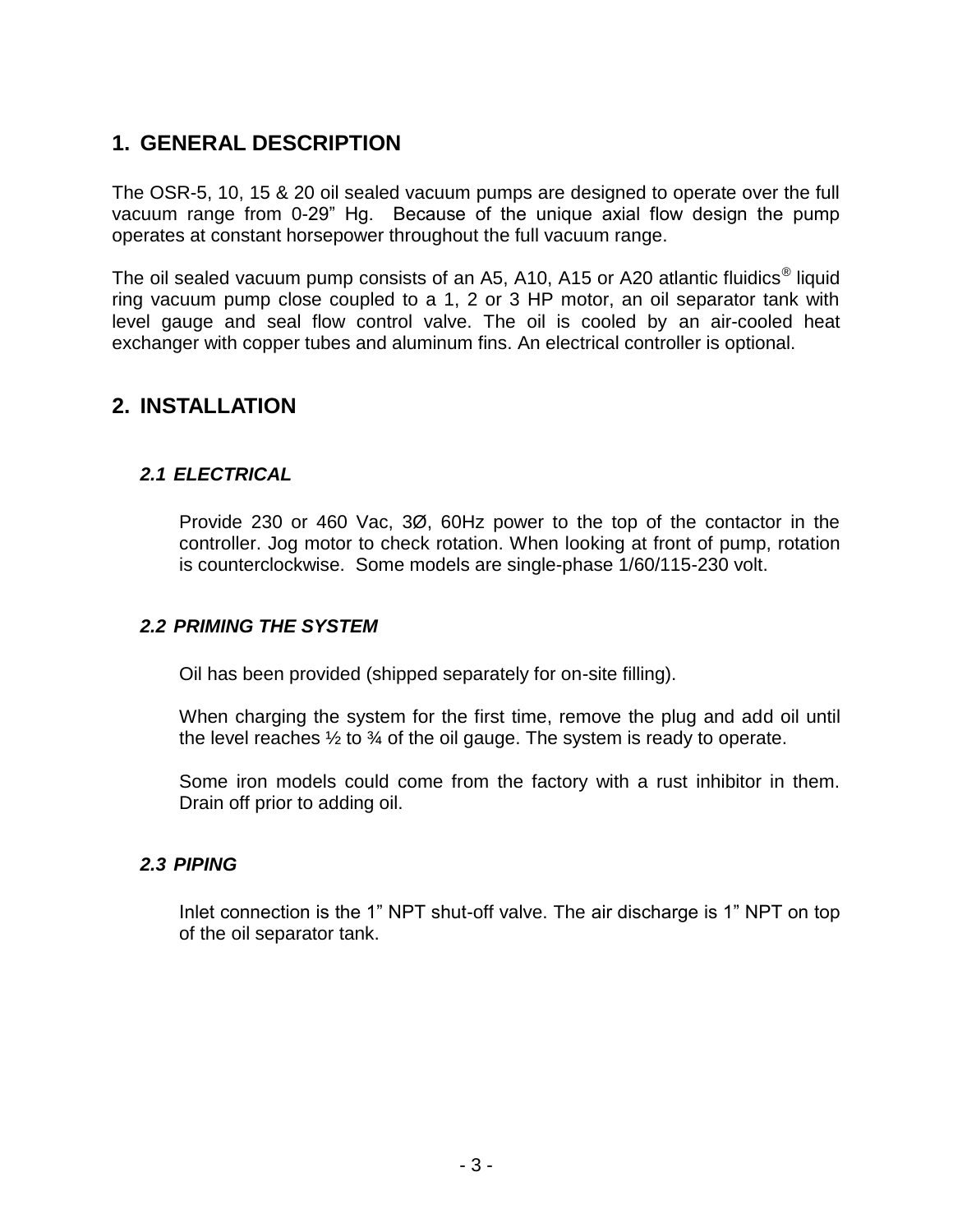### **3. NORMAL OPERATION**

Connection to the process is made at the shut-off valve. When energized, the liquid ring vacuum pump creates a vacuum by recirculation of the oil in the reservoir tank. The oil temperature is maintained by diverting the flow to an air-cooled heat exchanger.

The system is designed to operate continuously with little maintenance. (See Preventative Maintenance).

### **4. START UP**

Supplemental start up instructions for the atlantic fluidics<sup>®</sup> liquid ring vacuum pump are outlined in detail in the appended "Installation and Service Manual".

Start the atlantic fluidics<sup>®</sup> pump. The pump will immediately turn; it will clear the oil already in the pump head and begin to draw fresh oil from the tank.

On start-up when the oil is below the operating temperature, the viscosity will cause the motor to overload. This is normal. Within five (5) minutes, the oil will be warm enough to lower the load on the motor.

No other adjustments are necessary for normal operation.